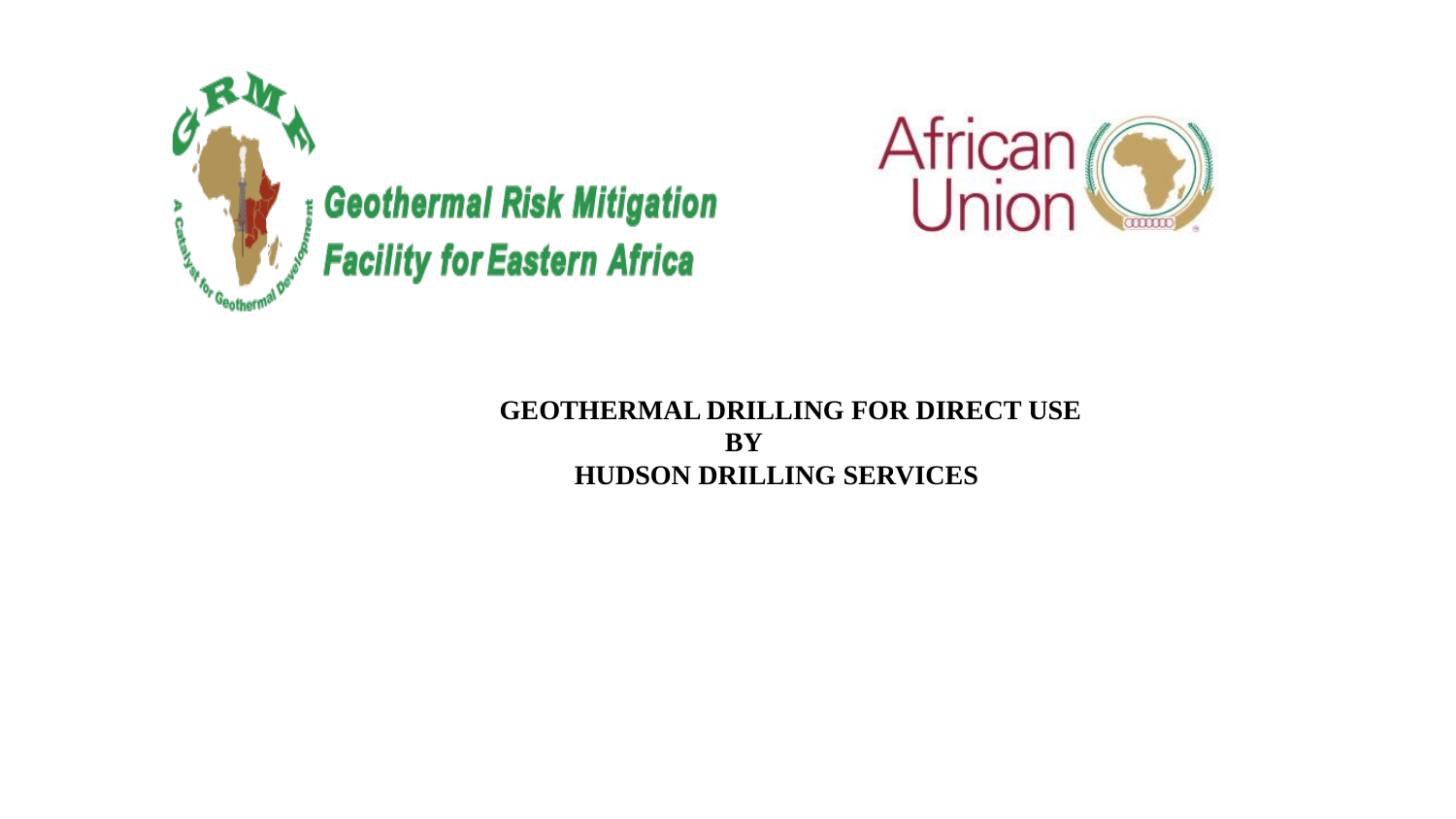## HUDSON DRILLING SERVICES.

- Mention its leadership structure.
- Brief history on how it started and growth
- Area of operation and experience overtime
- Strategic plan, immediate and future plans
- Capital assets so far.
- Mission and vision
- Service charter
- Attach logo and slogan
- (note the references given below are not all correct. Lets look for accurate ones from UNU\_GTP document attached)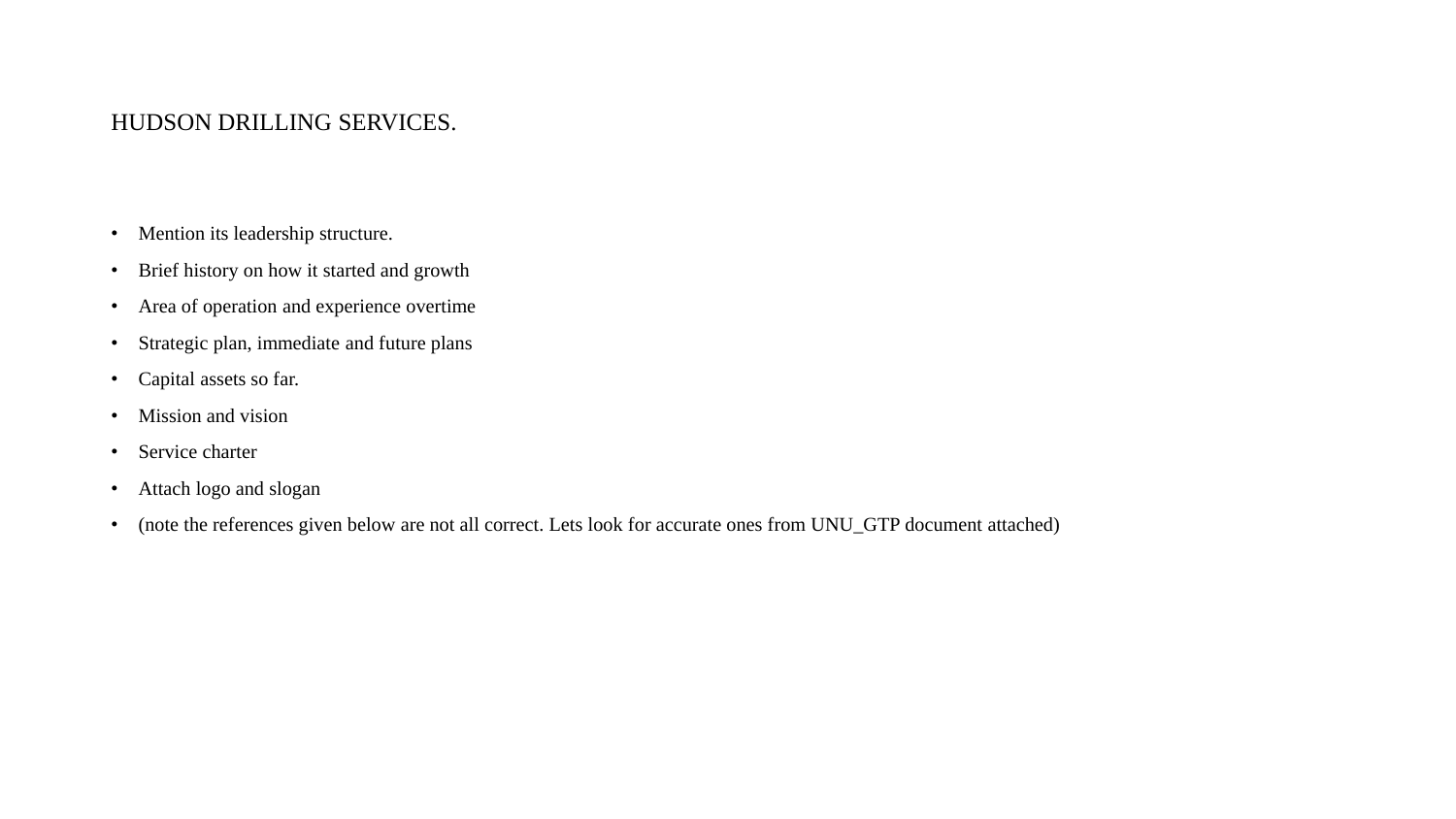#### **ABSTRACT**

- Nakuru is blessed with abundant geothermal resource that scientific studies done by several players review that if put to good use can impact many people not only in the region but also around the country. Nakuru is the Kenyan's food basket and perhaps the fastest growing town in east and central Africa; more so on industrialization. It is envisioned geothermal development taking shape in the region will contribute allot into her growth, however the technology is not well know by locals that are predetermined to support its growth.
- This paper seek to address this gap through drilling in a potential area close to the city with the a main aim of setting up cottage industrial park and pipe the source to the industrial area adjacent to the borehole. This project will trigger many, small and medium investors to participate in expanding the industry and create many job opportunities for many jobless graduates in the region. It will also provoke more research and innovations from institutions of higher learning within the proposed region are thus acting as a catalyst into more geothermal projects.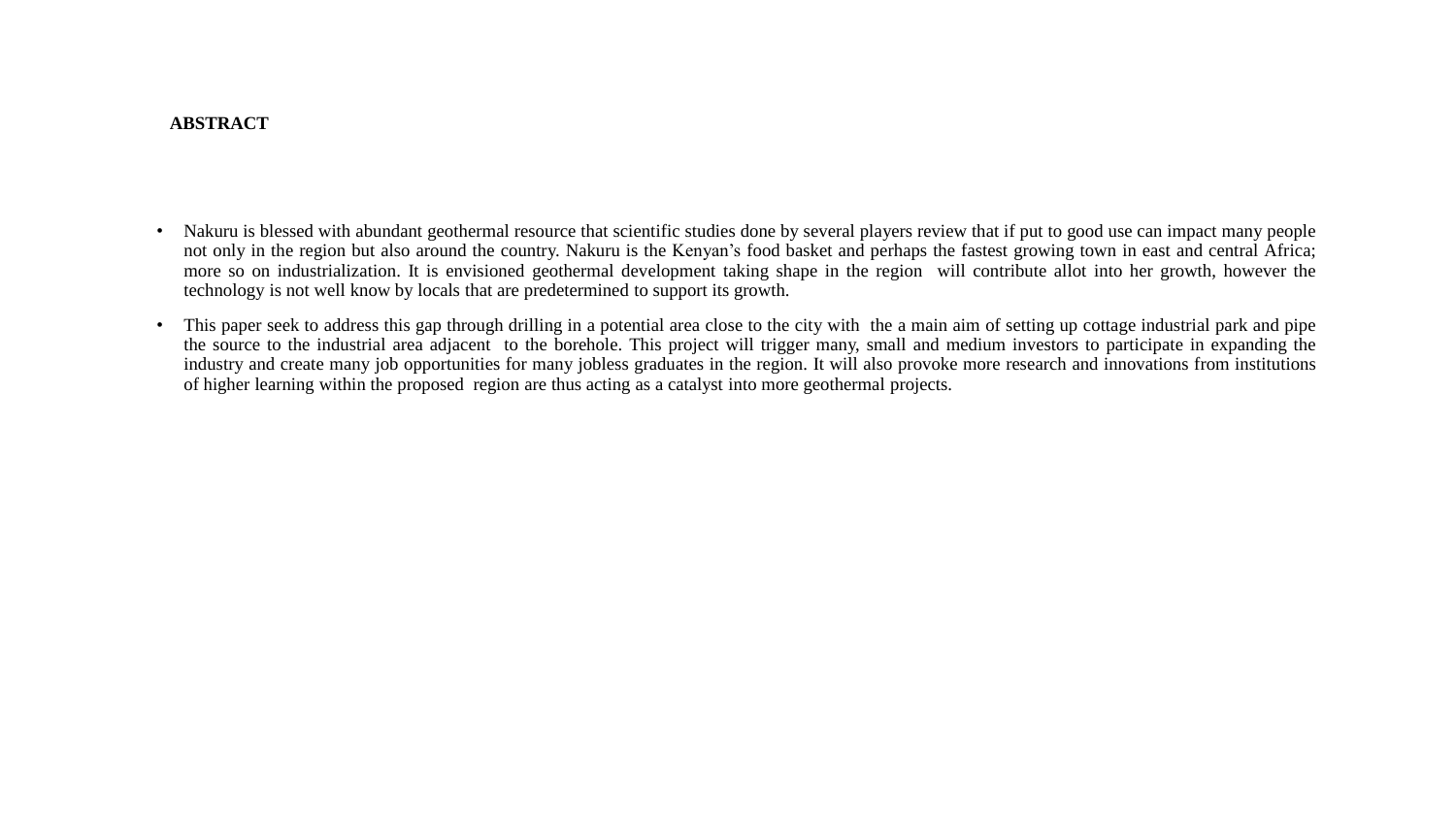## **OTHER SMART OBJECTIVES**

- Some of the main objectives includes setting set-up low temperature geothermal direct use projects to supplement the already existing low temperatures domestic water producing boreholes in the area.
- Having the cottage industrial park as an incubation center will spark other innovations that will help catalyze setting up of planned Menengai crater industrial spark in the near future.
- It will also play vital role in environment conservation through provision of environmental friendly energy to Nakuru city industrial area where for many years they have been using diesel and firewood have been in use to generate heat for boilers for manufacturing, food drying, bathing and recreation, agro-processing to mention just a few.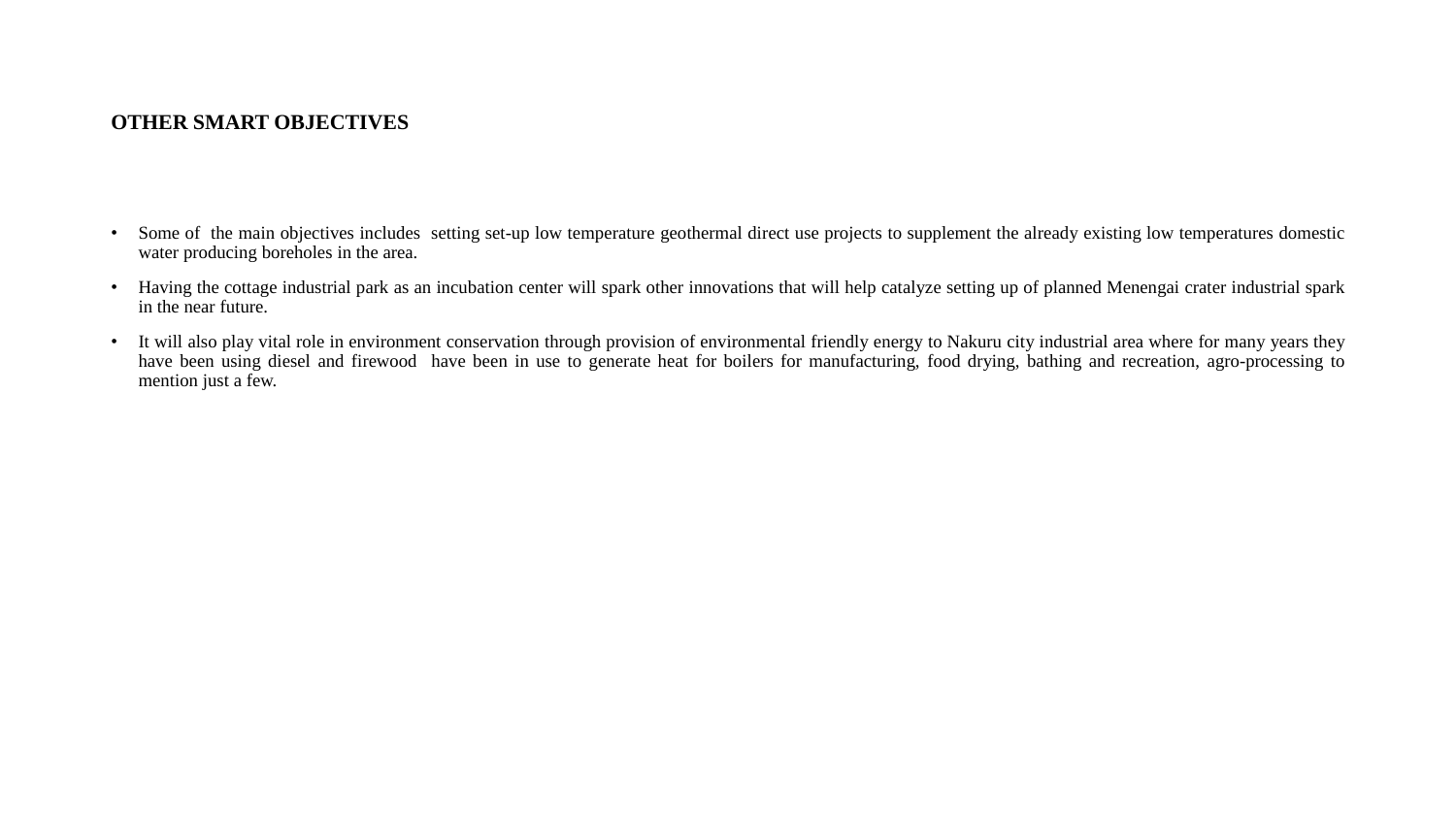### **FEASIBILITY OF THE PROJECT.**

• **Technical** - Government of Kenya established two parastatals to fast truck geothermal development in the region, through which very many experts have been trained, with the support of UNU-GTP in Iceland and other counties in the world, and also several geothermal professional bodies have been established with the main aim of promoting and supporting in intensive scientific studies, technical support and drilling to support geothermal development in the region. This projects aims to tap into the human capital readily available within the project targeted area to achieving it's goals. Most of them are retirees who have several years wealth of experience in the industry in which some have masters in, doctorate and other academic achievements from UNU and other geothermal training institutions all over the world. Many have published several paper detailing the possibility of actualizing the technology and its huge benefits in the region and beyond.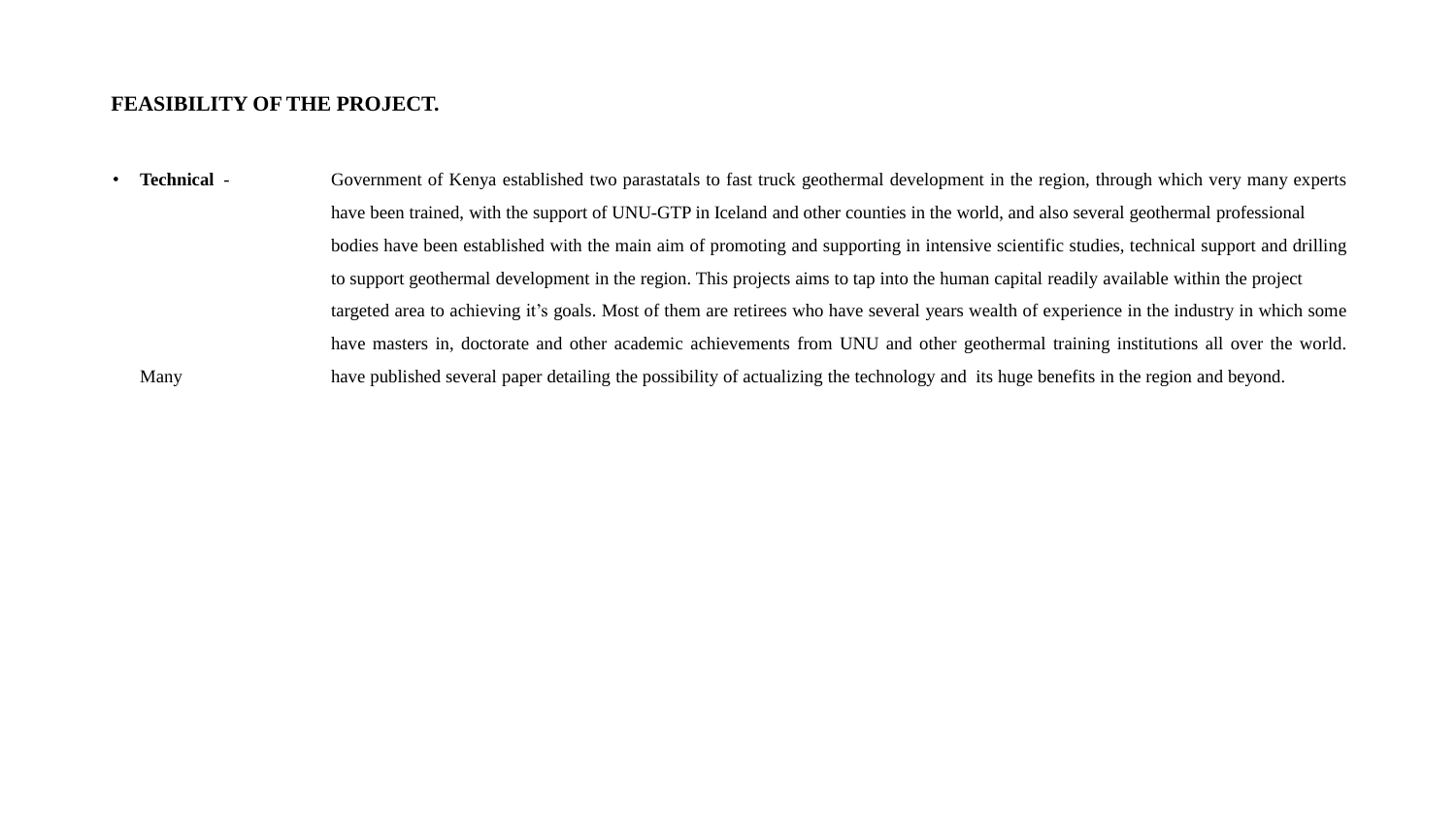• **Financial analysis-** The proposed project is economically viable from several studies done by several players: Milk pasteurization (WB 2019), potential of hot bore holes (JAC 2017), feasibility study of Menengai industrial park ( jack 2014). Menengai cereal dryer (Nyambura 2017), Olkaria and Bogoria spa (GAK 2019).

## Road side maize sun drying in Nakuru Kiamunyi

• looking at cereal drying for instance- Nakuru produces 10Millions tones of maize every year (FAO 2013). Most of is sun dried. The average cost of drying a bag of maize is a approximately 4 USD per a bag which entails offloading, drying, repackaging and transportation back to store for a couple of days ( for famers who dry along load sides). This does not account for rainy day and labour charges and transportations cost from store to areas available for spreading. Companies that operate diesel dryers in the region charge 350sh per 90 kg bag. Considering the rental impact the cost of drying is usually high. Comparatively, the geothermal dryer will cost of  $30/$ = approximately to a 90kg of maize is a proximately 30sh and its nature of being environmental friendly them geothermal should be a food for thought.

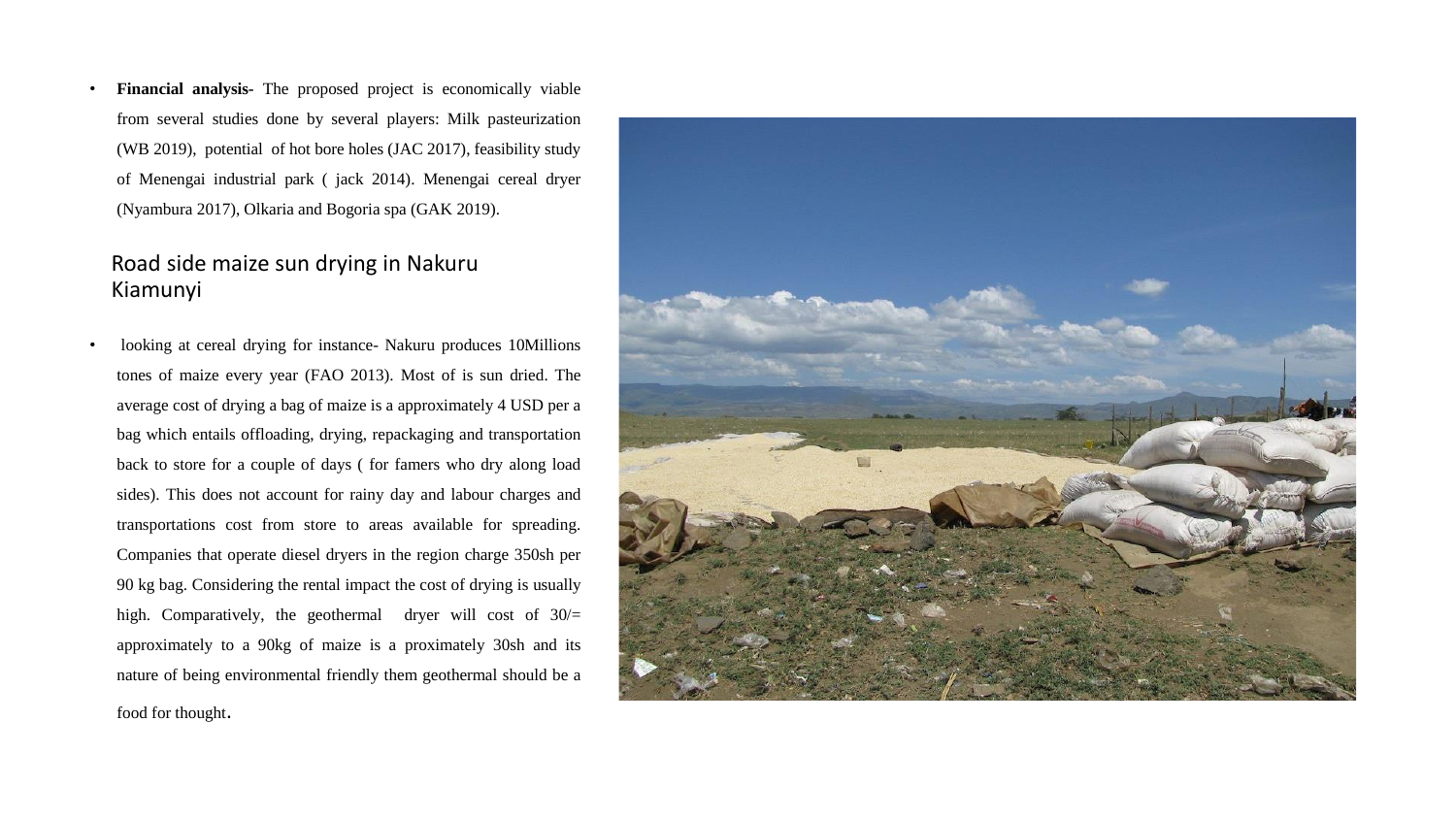#### **OLKARIA GEOTHERMAL SPA IN NAIVASHA.**

• Taking Spar as another example to justify this opportunity, is that school and other institutions are mostly subjected to cold bathing in swimming pools during their swimming lessons spelt under competence based curriculum (CBC) by the education ministry. A case study of the two geothermal spas in the region (Kinyajui 2017) reveals the demand of hot bath swimming. Like in the case of Olo-karia spa, many travel long distances to enjoy this facility that is far from Nakuru town and other regions not to mention the cost of entering KWS of approximate 3.5 USD before paying 4.0 USD fee for swimming. This is only affordable by the middle class and the VIPs leaving majority to available cold bath which also is not conformable during cold weather on in the evening when many working class are available. On average Olo-karia receives on average 400 clients on weekends and 50 on weekdays local and foreign visitors. This reveals how this project is vital to the locals and also foreiners.